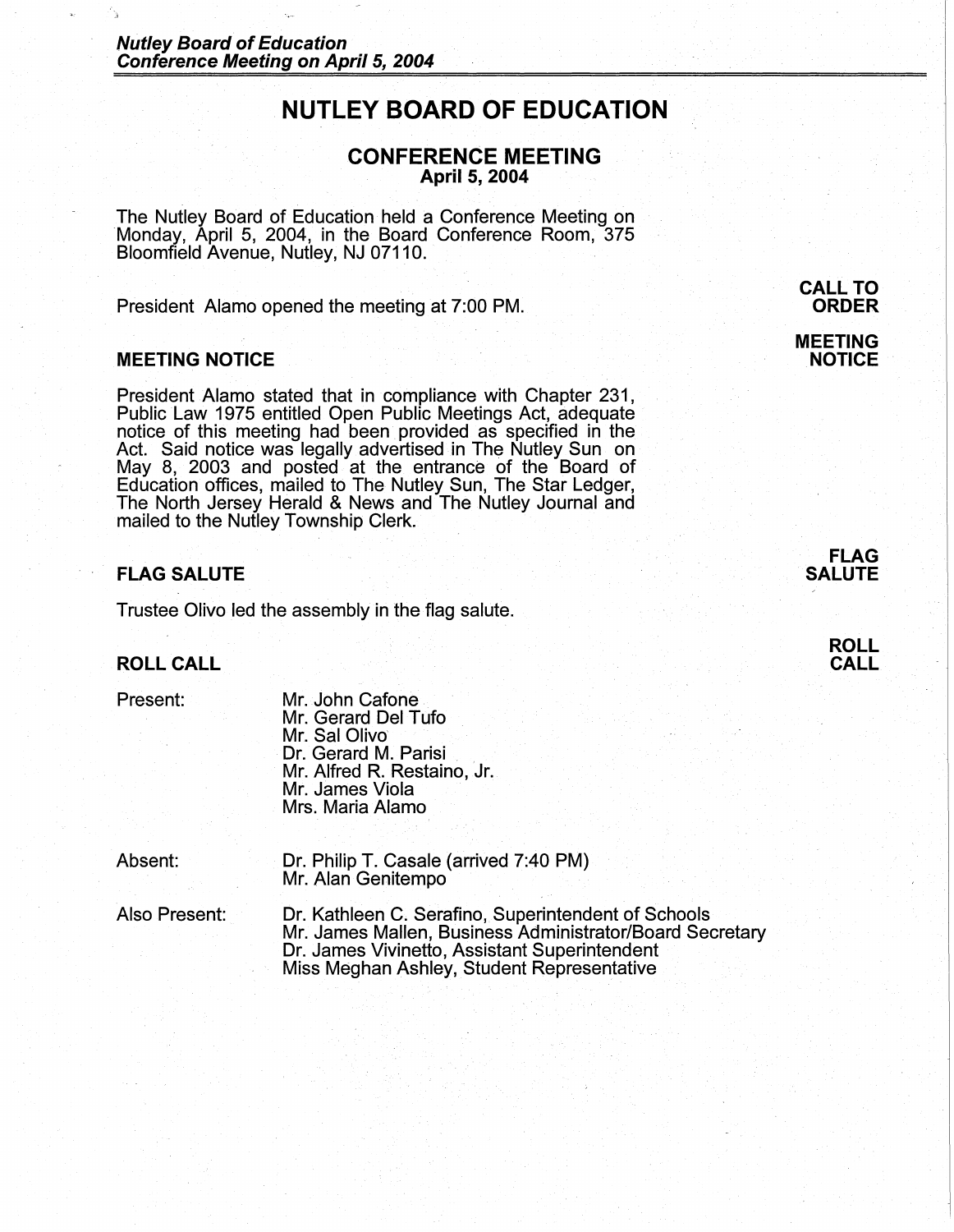# **ITEMS DISCUSSED**

## 1. **4119/04 Regular Meeting Agenda**

President Alamo asked the trustees if they have any concerns or questions regarding proposed resolutions. There were no comments or concerns.

## 2. **Board Committee Reports**

Trustee Catone - Construction Committee Trustee Olivo - Ad Hoc Courtyard Committee Trustee Viola - Community Relations Committee

#### 3 **Construction Manager Report**

As per the request of Superintendent Serafino, Mr. Alan Ianuzzi of Tri-Tech Engineering gave a verbal report on the need for the brick exterior of the Lincoln School to be re-pointed.

Trustee Restaino recommended the Board get a proposal from Architect Lee Heckendorn for the estimated cost for DCM Architecture to prepare bidding specifications to re-point the brick exterior at Lincoln School. Board discussion ensued.

At 7:40 PM Trustee Casale arrived.

Mr. Ianuzzi spoke about the process to be followed for the blacktop to be completely resurfaced at the Radcliffe Elementary School.

Trustee Restaino complained about the district's delay in addressing this need. He also complained about the condition of the baseball field at the Oval, the Spring Garden field and the condition of the grounds and shrubbery at various schools.

## **MOTION TO ADJOURN TO EXECUTIVE SESSION**

At 7:50 PM Trustee Restaino moved, and Trustee Parisi seconded, the following resolution:

WHEREAS, the Board of Education will be discussing matters exempt from public discussion pursuant to N.J.S.A. 10:4-12,

NOW, THEREFORE, BE IT RESOLVED that the Board of Education recess to closed executive session at this time in the conference room to discuss personnel, and

BE IT FURTHER RESOLVED that the results of the discussions will be made public by inclusion on the agenda of a subsequent meeting of the Board of Education or when the reasons for discussing such matters in closed session no longer exist.

#### **EXECUTIVE SESSION**

#### **ITEMS DISCUSSED**